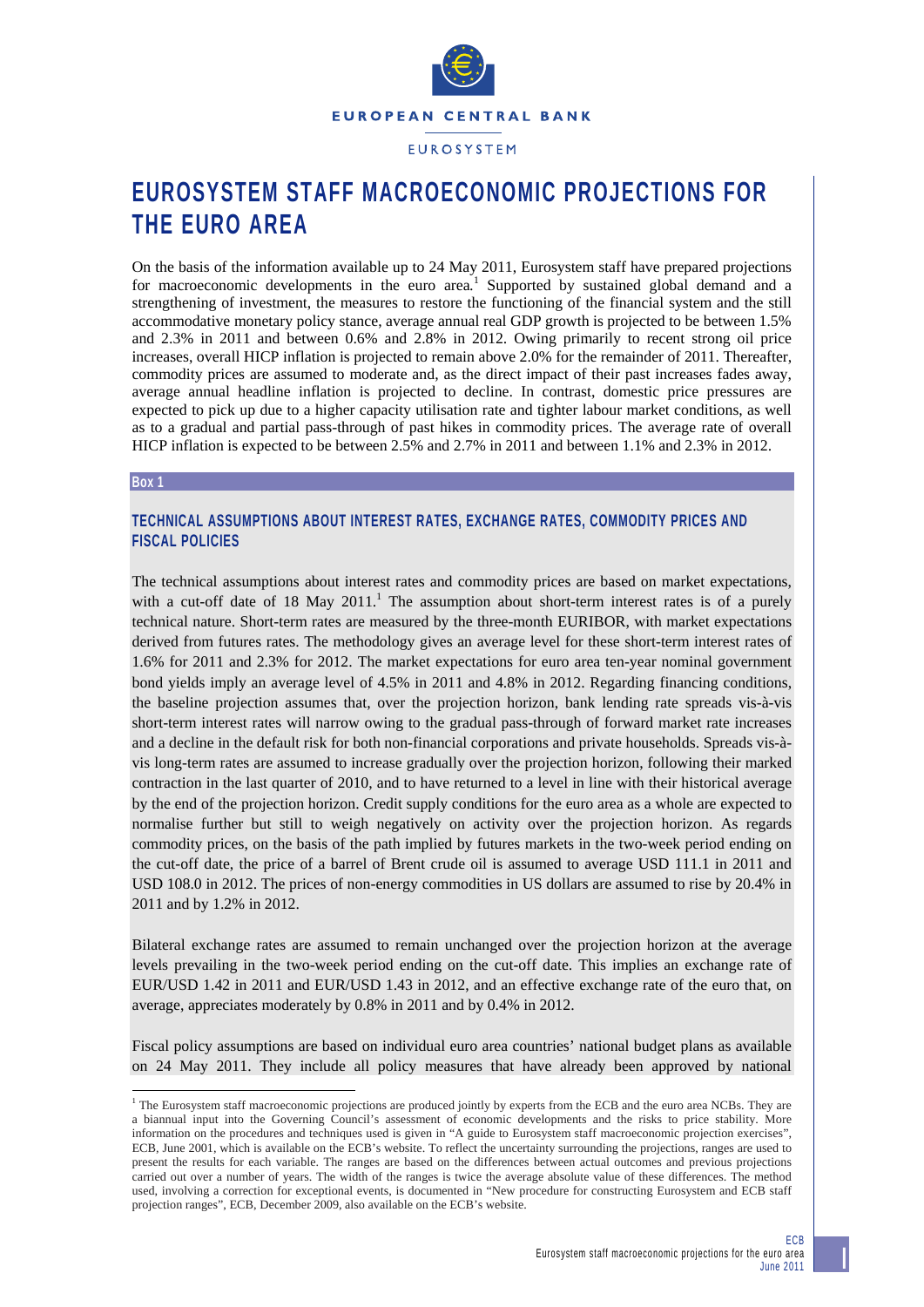parliaments or that have been specified in detail by governments and are likely to pass the legislative process.

1 Oil and food price assumptions are based on futures prices up to the end of the projection horizon. For other commodities, prices are assumed to follow futures until the second quarter of 2012 and thereafter to evolve in line with global economic activity.

# **THE INTERNATIONAL ENVIRONMENT**

The recovery in the global economy is continuing and becoming increasingly self-sustained. While the recovery in advanced economies becomes more engrained, the fallout from the financial crisis is expected to continue to weigh on the strength of the recovery, thwarting the prospects for a speedy recovery in the labour market. This contrasts markedly with the situation in fast-growing emerging economies, which are operating at close to – and, in some cases, above – full capacity and where overheating pressures persist. Since the previous projection exercise in March 2011, the political unrest in the Middle East and North Africa has intensified and Japan has experienced natural and nuclear disasters. Although these events have added uncertainty to the global outlook, they are not expected to derail the global recovery. World real GDP growth outside the euro area is projected to increase from 4.5% in 2011 to 4.7% in 2012. Growth in the euro area's export markets is estimated to be 8.3% in 2011 and 7.9% in 2012.

#### **REAL GDP GROWTH PROJECTIONS**

Following a relatively subdued expansion in the second half of 2010, real GDP growth picked up particularly strongly in the first quarter of 2011, with a quarter-on-quarter rate of 0.8%. The breakdown suggests that domestic demand, and especially investment, contributed significantly to real GDP growth during this period. Construction activity, in particular, appears to have recovered from its weather-related weakness in the fourth quarter. As this temporary upward effect vanishes, real GDP growth is likely to moderate in the second quarter. Looking further ahead, economic activity is projected to continue to recover, supported primarily by sustained global demand and a strengthening of investment. Domestic demand is projected to contribute increasingly to real GDP growth, while net trade is expected to make a declining, but still positive, contribution to real GDP growth over the projection horizon. Overall, in line with patterns observed following past financial crises, real GDP is expected to recover only slowly and to reach its pre-crisis level only in the course of 2012. In annual terms, real GDP is expected to increase by between 1.5% and 2.3% in 2011 and between 0.6% and 2.8% in 2012.

In more detail, private consumption growth is projected to be subdued in 2011 as rising commodity prices adversely affect real disposable income growth. Thereafter, as inflationary pressures are expected to diminish and growth in both employment and compensation per employee to increase, the growth rates of real disposable income and, consequently, private consumption are projected to pick up. The saving ratio is projected to decline in 2011, reflecting improved confidence, and to remain broadly unchanged thereafter. Reflecting the only gradual improvement in employment, the unemployment rate is expected to remain stable during most of 2011 and to decline slowly thereafter.

Non-residential private investment is expected to increase relatively strongly over the projection horizon, supported by buoyant business confidence, a gradual pick-up in demand, the emergence of capacity bottlenecks and diminishing financing constraints. In contrast, residential investment growth is expected to stay rather subdued until 2012 owing to ongoing adjustments in housing markets in some countries. In line with the consolidation packages announced in several euro area countries, government investment is assumed to decline over the projection horizon.

Following the strong rise in foreign demand in 2010, the pace of export growth is expected to weaken but remain relatively robust in 2011 and 2012. A similar path is projected for import growth. Overall, net trade is expected to make a declining, but still positive, contribution to GDP growth over the projection horizon.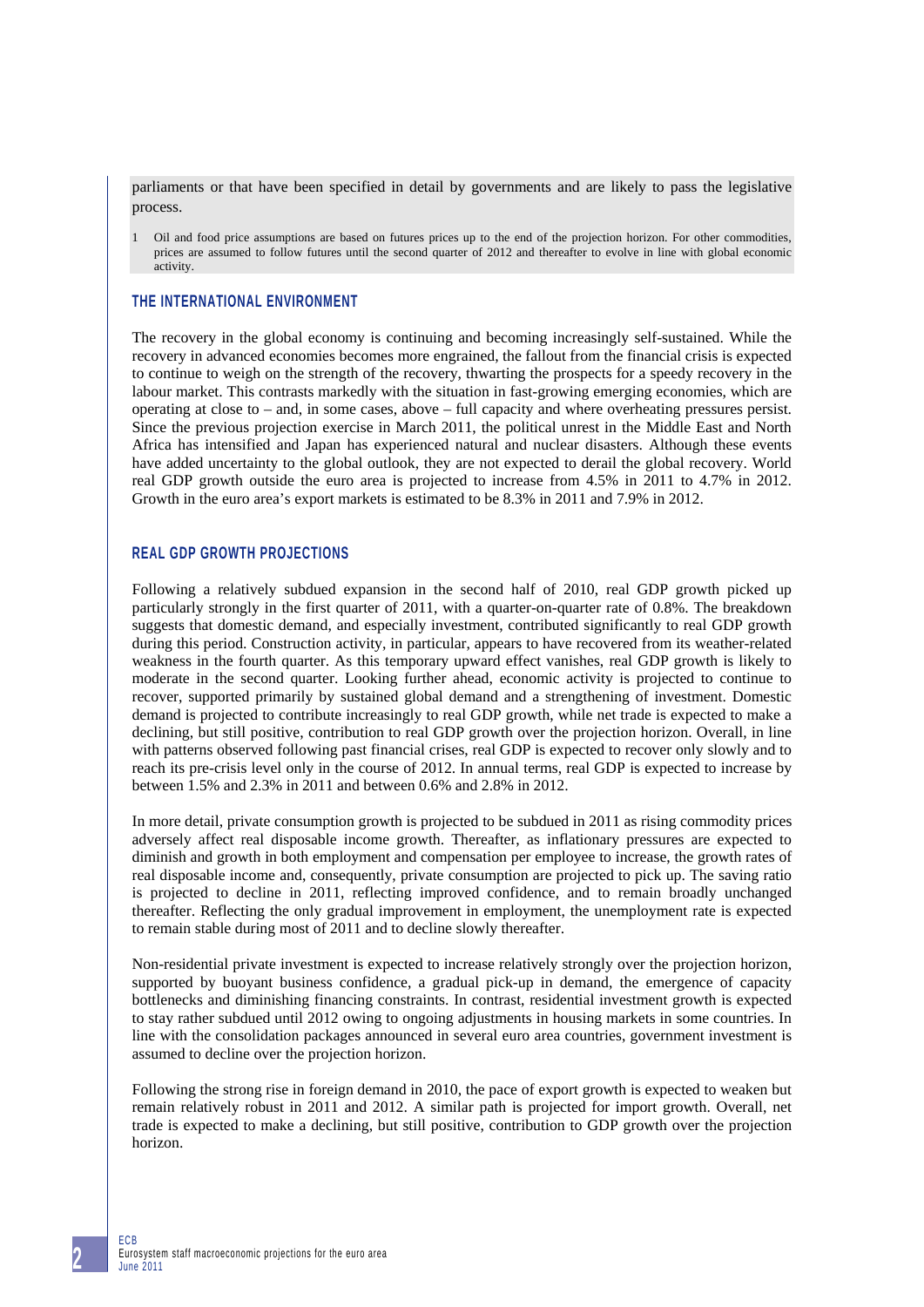#### **Table 1 Macroeconomic projections for the euro area**

(average annual percentage changes)  $^{1/2)}$ 

|                               | 2010   | 2011         | 2012         |
|-------------------------------|--------|--------------|--------------|
| <b>HICP</b>                   | 1.6    | $2.5 - 2.7$  | $1.1 - 2.3$  |
| Real GDP                      | 1.7    | $1.5 - 2.3$  | $0.6 - 2.8$  |
| Private consumption           | 0.8    | $0.6 - 1.2$  | $0.4 - 2.2$  |
| Government consumption        | 0.6    | $-0.4 - 0.6$ | $-0.5 - 0.9$ |
| Gross fixed capital formation | $-0.9$ | $2.0 - 4.2$  | $1.1 - 5.9$  |
| Exports (goods and services)  | 11.1   | $5.8 - 9.6$  | $2.6 - 10.6$ |
| Imports (goods and services)  | 9.3    | $4.3 - 7.9$  | $2.6 - 10.0$ |

1) The projections for real GDP and its components refer to working day-adjusted data. The projections for imports and exports include intra-euro area trade.

2) Data refer to the euro area including Estonia, except for the HICP data for 2010. The average annual percentage change in the HICP for 2011 is based on a euro area composition in 2010 that already includes Estonia.

The crisis is expected to have adversely affected potential growth, although the exact magnitude of this impact remains highly uncertain. Projections of potential growth, and accordingly of the output gap, are therefore surrounded by an even higher degree of uncertainty than usual. Nevertheless, potential growth is expected to recover somewhat over the projection horizon, albeit at rates significantly below pre-crisis levels, reflecting lower contributions from both labour and capital. The corresponding estimated negative output gap is projected to narrow over the projection horizon.

## **PRICE AND COST PROJECTIONS**

Owing primarily to recent strong oil price increases, overall HICP inflation is projected to stay above 2.0% until early 2012. Thereafter, commodity price pressures are assumed to moderate and, as the direct impact of their recent increases fades away, average annual headline inflation is projected to decline. In contrast, domestic price pressures are expected to pick up due to a higher capacity utilisation rate and tighter labour market conditions, as well as to a gradual and partial pass-through of past hikes in commodity prices. The average rate of overall HICP inflation is expected to be between 2.5% and 2.7% in 2011 and between 1.1% and 2.3% in 2012. The growth rate of the HICP excluding food and energy is projected to increase gradually over the entire projection horizon.

In more detail, following a strong increase in the first quarter of 2011, stemming mainly from rising international commodity prices, external price pressures are projected to diminish over the remainder of the projection horizon. This profile largely reflects the assumed moderation in commodity price dynamics and the recent appreciation of the euro. In contrast, domestic price pressures are projected to increase somewhat over the projection horizon. Growth in nominal compensation per employee is projected to rise gradually, reflecting the improvement in the labour market and, to a limited extent, the lagged effects of higher consumer price inflation in 2011, partly on account of wage indexation mechanisms existing in some euro area countries. Owing to the staggered maturity of negotiated nominal wages and the strong pick-up in consumer price inflation, real compensation per employee is projected to decline in 2011, before recovering somewhat over the remainder of the projection horizon. Following a decline in 2010, growth in unit labour costs is expected to turn positive in 2011 and to pick up in 2012 on account of a moderation in labour productivity gains and a gradual increase in the growth rate of nominal compensation per employee. After recovering sharply in 2010, profit margins are projected to grow less in 2011 and to accelerate slightly thereafter. The initial fall in profit margin growth reflects some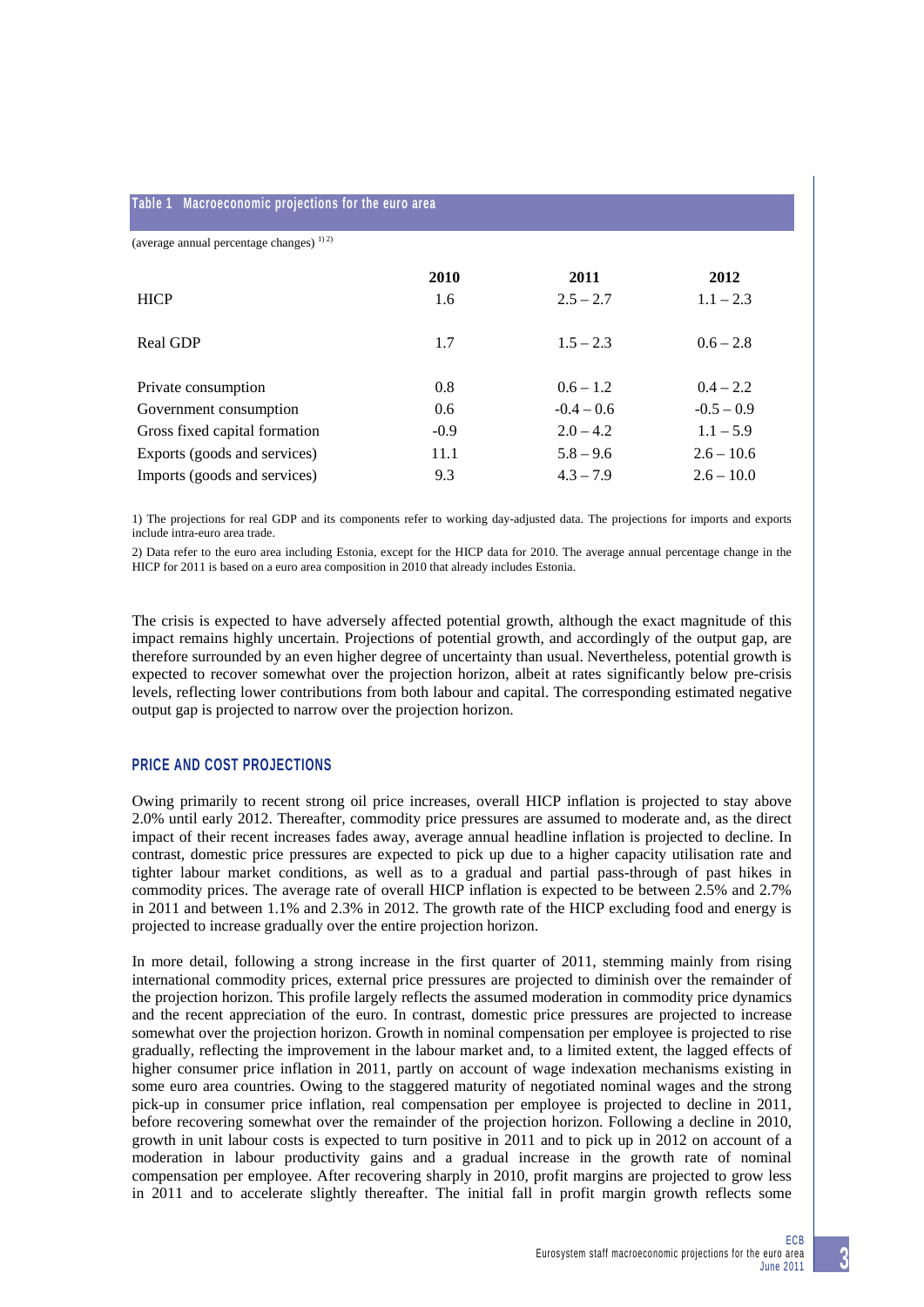buffering from the turnaround in unit labour costs, while the ensuing rise stems from the improvement in aggregate demand. Nonetheless, profit margins are expected to remain below their 2007 levels over the projection horizon. On the basis of measures already announced, indirect taxes and increases in administered prices are also assumed to make a positive contribution to HICP inflation in 2011.

# **COMPARISON WITH THE MARCH 2011 PROJECTIONS**

Compared with the ECB staff macroeconomic projections published in the March 2011 issue of the Monthly Bulletin, there is an upward revision to the range of the real GDP growth projection for 2011, mainly on account of the more favourable than expected GDP outcome in the first quarter of 2011. For 2012, the range is broadly unchanged. With regard to HICP inflation, the projection range for 2011 has also been revised upwards, largely reflecting higher energy prices. For 2012, the range has narrowed somewhat.

## **Table 2 Comparison with the March 2011 projections**

(average annual percentage changes)

|                        | 2011        | 2012        |
|------------------------|-------------|-------------|
| Real GDP – March 2011  | $1.3 - 2.1$ | $0.8 - 2.8$ |
| Real GDP $-$ June 2011 | $1.5 - 2.3$ | $0.6 - 2.8$ |
| $HICP - March 2011$    | $2.0 - 2.6$ | $1.0 - 2.4$ |
| $HICP - June 2011$     | $2.5 - 2.7$ | $1.1 - 2.3$ |

#### **Box 2**

### **FORECASTS BY OTHER INSTITUTIONS**

A number of forecasts for the euro area are available from both international organisations and private sector institutions. However, these forecasts are not strictly comparable with one another or with the Eurosystem staff macroeconomic projections, as they were finalised at different points in time. Additionally, they use different (partly unspecified) methods to derive assumptions for fiscal, financial and external variables, including oil and other commodity prices. Finally, there are differences in working day adjustment methods across different forecasts (see the table below).

In the forecasts currently available from other institutions, euro area real GDP is expected to grow by between 1.6% and 2.0% in 2011 and between 1.7% and 2.0% in 2012. All the forecasts are within the ranges of the Eurosystem staff projections.

As regards inflation, the forecasts from other institutions point to average annual HICP inflation of between 2.3% and 2.6% in 2011 and between 1.6% and 1.9% in 2012. With the exception of the IMF projection for HICP inflation in 2011, which is based on different commodity price assumptions, all the forecasts fall within the range of the Eurosystem staff projections.